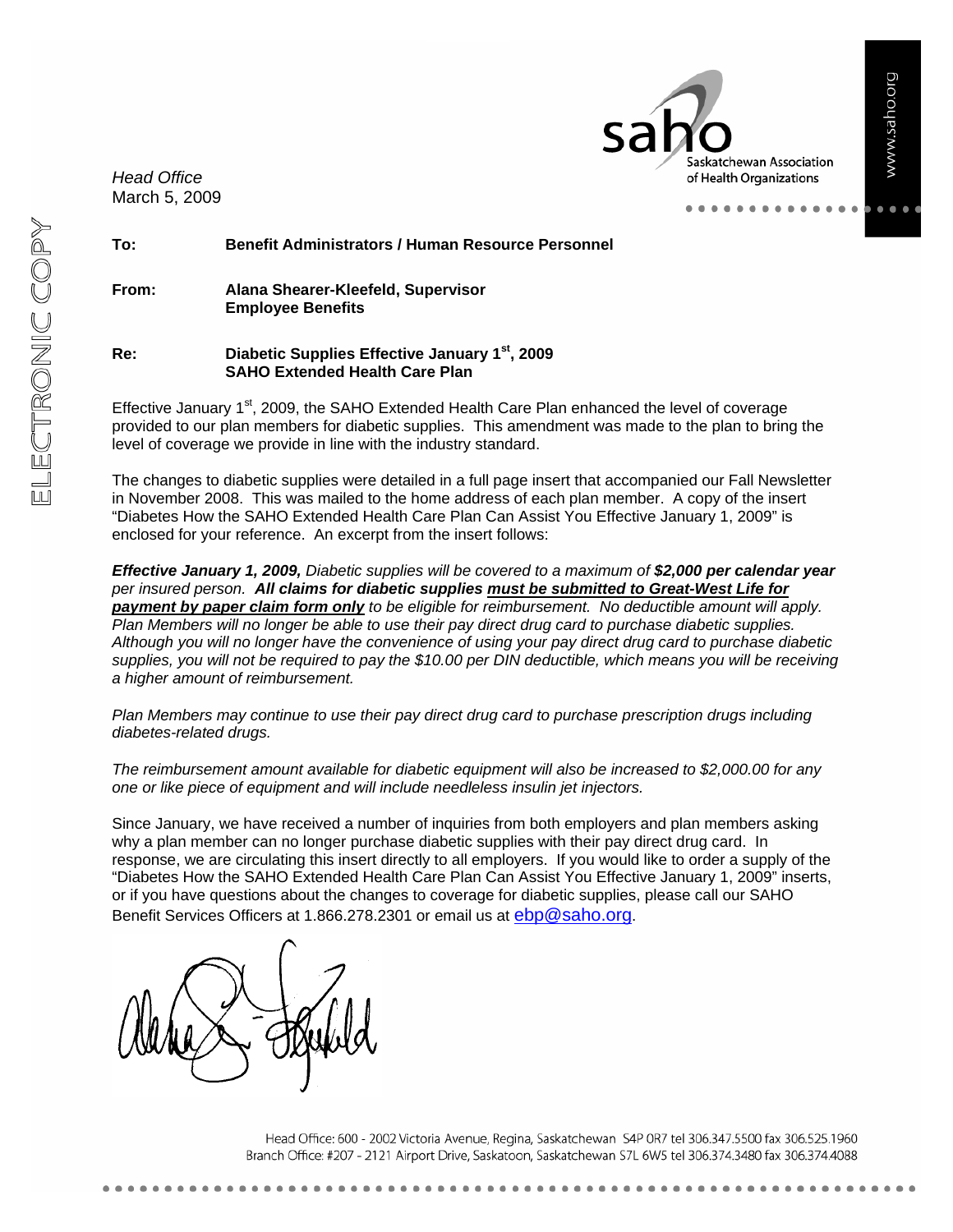# **Diabetes How the SAHO Extended Health Care Plan Can Assist You Effective January 1, 2009**

As an eligible Plan Member of the SAHO Extended Health Care Plan, there is assistance for you in managing the costs related to the treatment of Diabetes. This includes coverage for the cost of prescription drugs, diabetic supplies, and diabetic equipment.

#### **Prescription Drugs**

All Prescription Drugs covered under the Saskatchewan Provincial Drug Plan Formulary are eligible for reimbursement under the SAHO Extended Health Care Plan. Your prescription drug coverage is unlimited (please note that charges for anti-smoking agents are limited to a lifetime maximum of \$100 per insured person). The amount you will be reimbursed is based upon meeting the eligibility requirements outlined in the SAHO Extended Health Care Plan Commentary booklet.

If claims are paid using your *Pay Direct Drug Card,* you are responsible for a deductible amount of \$10.00 per each drug identification number (DIN) at the time of purchase. You are also responsible for any coinsurance amount payable if applicable.

If claims are submitted by *paper claim form* to Great-West Life for payment, a fee of \$9.00 per family per day will be deducted from your reimbursement for each differently dated official prescription receipt. The number of purchases recorded on each receipt does not impact the fee. Any coinsurance amount payable will also be deducted from your reimbursement if applicable.

All prescriptions must first be submitted to the Saskatchewan Provincial Drug Plan. For prescriptions dispensed in Saskatchewan this is done at the time of dispensing and you will be provided with an official prescription receipt. Saskatchewan Health determines the amount of benefit for which you are eligible under the Provincial Drug Plan based on the information provided on your SSP Application Form and the Provincial Drug Plan records. Anyone with valid Saskatchewan Health coverage should apply to the SSP. You can obtain an SSP Application by calling Saskatchewan Health toll-free at 1-800-667-7581. SSP Applications are also available at community pharmacies, and on the internet at http://formulary.drugplan.health.gov.sk.ca

Prescription drugs classified as having Exceptional Drug Status (EDS) on the Saskatchewan Provincial Drug Plan Formulary must first be approved for coverage by the Saskatchewan Provincial Drug Plan. A copy of your EDS Approval Letter must be sent to Great-West Life along with your claim.

#### **Diabetic Supplies**

Diabetic Supplies are covered to a maximum of **\$2,000 per calendar year** per insured person. **Effective January 1, 2009 all claims for diabetic supplies must be submitted to Great-West Life for payment by paper claim form only** to be eligible for reimbursement. No deductible amount will apply.

Diabetic Supplies include:

- Novolin-Pens or similar injection devises using a needle
- Insulin syringes
- Blood letting devices including platforms and lancets
- Test strips
- Blood-glucose monitoring machines, once every four years
- Insulin infusion sets, not including infusion pumps

#### **Diabetic Equipment**

Charges for Diabetic monitoring and insulin administration equipment, including **needleless insulin jet injectors** is limited to a lifetime maximum per insured person of **\$2,000.00** for any one or like piece of equipment.